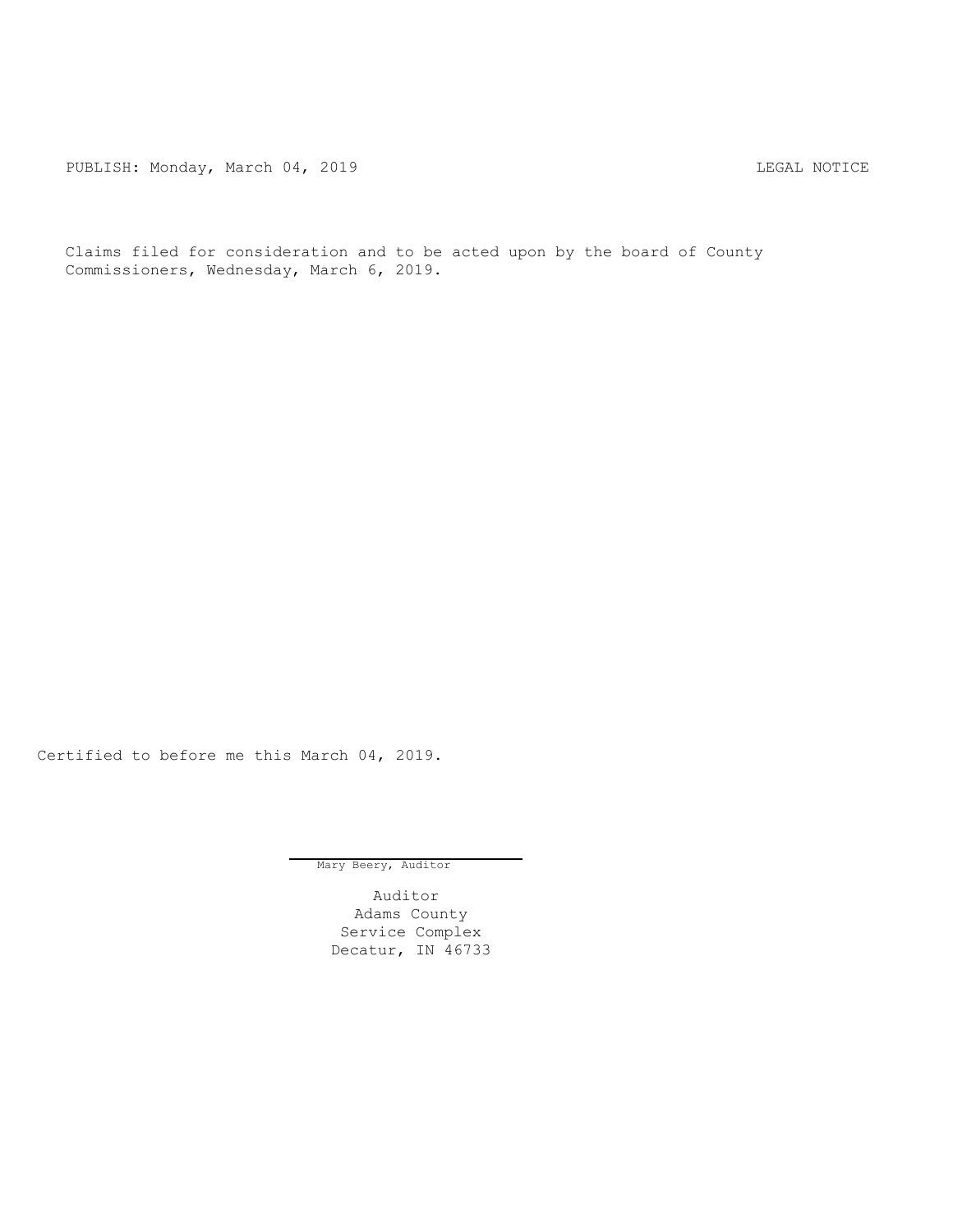

## **Claims Docket for Newspaper Adams County, Indiana**

## For Period: **2/7/2019** to **2/20/2019**

*313 W. Jefferson St. Decatur, IN 46733 (219) 724-2600*

Date Claims to be Paid: **3/6/2019**

| Vendor                              | Amount    | <b>Vendor</b>                           | Amount    |
|-------------------------------------|-----------|-----------------------------------------|-----------|
| Adams Memorial Hospital             | 5,598.79  | Arnold Lumber Co., Inc.                 | 156.55    |
| AT & T Mobility                     | 840.02    | <b>Berne Witness</b>                    | 26.47     |
| Brateman's, Inc.                    | 239.99    | Chet's Pest Control                     | 180.00    |
| Cintas Location #338                | 429.00    | City Of Decatur                         | 974.56    |
| Decatur Hardware & Rental           | 157.74    | <b>Complete Printing Service</b>        | 277.80    |
| Dealership Holdings LLC             | 43.65     | Decatur Daily Democrat                  | 314.45    |
| Everett Refrigeration & Electric    | 405.45    | Gasoline Equipment Service Co Inc       | 611.50    |
| Geneva Police Department            | 52.00     | Gordon Food Service                     | 2,735.58  |
| <b>KJB</b> Enterprises              | 210.18    | I.C.O. Training Fund                    | 4.00      |
| Imaging Office Systems, Inc         | 11,674.00 | Indiana State Police                    | 212.00    |
| Mark S. Gresla, MD                  | 60.00     | Michael Todd And Company                | 2,218.21  |
| Park Center                         | 720.00    | Piqua Repair Inc.                       | 975.00    |
| Roger Thompson                      | 60.00     | Selking International                   | 2,062.36  |
| West Payment Center                 | 1,343.53  | Miller, Burry & Brown, P.C.             | 234.88    |
| Swiss City Veterinary Clinic        | 90.00     | Lehman's Automotive Repair LLC          | 666.33    |
| Sirchie Acquisition Company         | 232.94    | B & K Hydraulics LLC                    | 106.02    |
| Jackson Oil & Solvents, Inc.        | 1,182.60  | Indiana Recorders Association           | 275.00    |
| Gopher                              | 52.47     | Northern Indiana Clerk's Association    | 120.00    |
| Indiana County Home Association     | 50.00     | Deborah S. Stimpson                     | 51.23     |
| Geneva Municipal Utilities          | 47.98     | Chad W. Sprunger                        | 978.09    |
| Public Agency Training Council      | 295.00    | Best-One of Monroe                      | 19.95     |
| <b>Expert Transmission</b>          | 249.90    | Harvest Land Co-op                      | 16,306.18 |
| Adam B. Eguia                       | 310.00    | Adams County Truck Repair, Inc.         | 46.80     |
| Fastenal Company                    | 67.25     | Adams County Sheriff's Department       | 188.00    |
| <b>ERS</b> Wireless Communications  | 1,704.23  | Michael G. Werling                      | 295.00    |
| Troyer's Market LLC                 | 5,000.62  | Indiana Nena                            | 558.00    |
| Barnes & Thornburg                  | 4,112.82  | Alpine Falls, Inc.                      | 276.08    |
| PCM-G                               | 1,439.95  | <b>Stationair's Express</b>             | 1,434.74  |
| Schwartz Steel LLC                  | 244.97    | Julie Jahn                              | 70.00     |
| FlexPAC                             | 1,117.58  | Robert E. Rhoades                       | 60.00     |
| Joe H Construction                  | 18,715.00 | Donna E. Barger                         | 60.00     |
| Decatur Ace Hardware                | 246.42    | First Response                          | 16.20     |
| Direct Fitness Solutions            | 633.40    | O'Reilly Auto Parts                     | 38.76     |
| Highway Dept. - Lonnie Caffee       | 231.55    | Central Customer Charges                | 103.44    |
| Eric D. Orr, Attorney               | 320.00    | Cxtec                                   | 652.54    |
| Indigital Telecom                   | 4,313.82  | New Holland Tri-County                  | 65.50     |
| <b>Allstar Communications</b>       | 1,257.56  | Patsy Smith                             | 70.52     |
| Kent Lehman                         | 60.00     | Gerber & Company Foods, LLC             | 149.85    |
| Indiana Archives & Records Admin    | 218.25    | Perry ProTech                           | 2,322.08  |
| Community Fiber Solutions, Inc.     | 4,603.23  | US Uniform & Supply                     | 2,305.93  |
| AccessLine Communications           | 214.61    | U.S. Aggregates Inc.                    | 4,749.21  |
| HoseandFittings.Com, Inc            | 118.01    | Kristina A. Nichols/Cans for CoPays     | 261.97    |
| The Collins Group, Inc.             | 704.11    | Brownells, Inc.                         | 358.31    |
| Jessica Nix                         | 1,173.16  | Hoosier Trailer & Truck Equipment, Inc. | 671.76    |
| <b>Brad Boyle</b>                   | 60.00     | JPMorgan Chase Bank NA                  | 6,110.74  |
| Redwood Toxicology Laboratory, Inc. | 1,785.36  | Jamie Wetter                            | 14.96     |
| <b>Staples Business Advantage</b>   | 459.24    | Four U Packaging                        | 308.26    |
| Great Lakes Chloride, Inc.          | 4,944.24  | <b>Aquatek Water Treatment</b>          | 1,051.00  |
|                                     |           |                                         |           |